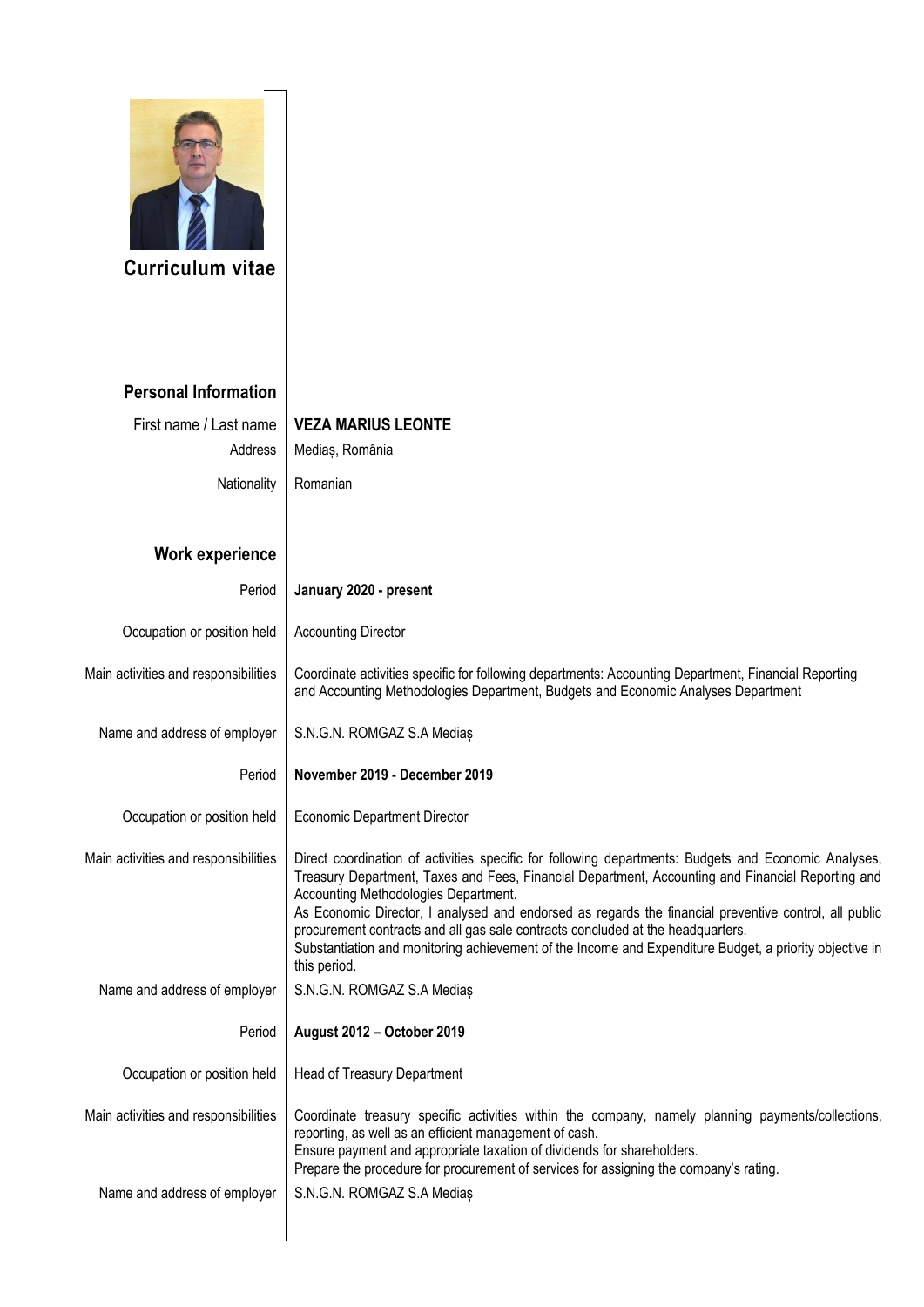| Period                               | March 2012 - July 2012                                                                                                                                                                                                                                                                                                                                                                                                                                                                           |
|--------------------------------------|--------------------------------------------------------------------------------------------------------------------------------------------------------------------------------------------------------------------------------------------------------------------------------------------------------------------------------------------------------------------------------------------------------------------------------------------------------------------------------------------------|
| Occupation or position held          | <b>Finance Director</b>                                                                                                                                                                                                                                                                                                                                                                                                                                                                          |
| Main activities and responsibilities | Coordinate activities specific for the Financial Department, Treasury Department, Taxes and Fees and<br>Protocol Department.                                                                                                                                                                                                                                                                                                                                                                     |
| Name and address of employer         | S.N.G.N. ROMGAZ S.A Medias                                                                                                                                                                                                                                                                                                                                                                                                                                                                       |
| Period                               | <b>January 2008 - March 2012</b>                                                                                                                                                                                                                                                                                                                                                                                                                                                                 |
| Occupation or position held          | <b>Economic Department Director</b>                                                                                                                                                                                                                                                                                                                                                                                                                                                              |
| Main activities and responsibilities | Direct coordination of activities specific for the following departments: Budgets and Economic Analyses,<br>Treasury, Taxes and Fees, Financial Department, Accounting and Protocol.<br>As Economic Director, I analysed and endorsed as regards the financial preventive control, all public<br>procurement contracts and all gas sale contracts concluded at the headquarters.<br>Substantiation and monitoring achievement of the Income and Expenditure Budget, was a priority<br>objective. |
| Name and address of employer         | S.N.G.N. ROMGAZ S.A Medias                                                                                                                                                                                                                                                                                                                                                                                                                                                                       |
| Period                               | September 2003 - December 2007                                                                                                                                                                                                                                                                                                                                                                                                                                                                   |
| Occupation or position held          | <b>Economic Director</b>                                                                                                                                                                                                                                                                                                                                                                                                                                                                         |
| Main activities and responsibilities | Coordinate activities specific for following departments: Financial, Accounting, Procurements-Contracts<br>and Budgets.                                                                                                                                                                                                                                                                                                                                                                          |
| Name and address of employer         | S.N.G.N. ROMGAZ S.A Medias, Intervention, Capital Repair and Special Well Operation Branch<br>/SIRCOSS                                                                                                                                                                                                                                                                                                                                                                                           |
| Period                               | <b>March 2000 - August 2003</b>                                                                                                                                                                                                                                                                                                                                                                                                                                                                  |
| Occupation or position held          | Head of Financial Management Control                                                                                                                                                                                                                                                                                                                                                                                                                                                             |
| Main activities and responsibilities | Coordinate activities specific for the internal management control.                                                                                                                                                                                                                                                                                                                                                                                                                              |
| Name and address of employer         | S.N.G.N. ROMGAZ S.A Medias                                                                                                                                                                                                                                                                                                                                                                                                                                                                       |
| Period                               | October 1992 - February 2000                                                                                                                                                                                                                                                                                                                                                                                                                                                                     |
| Occupation or position held          | Certified accountant within the Internal Management Control Department                                                                                                                                                                                                                                                                                                                                                                                                                           |
| Main activities and responsibilities | Activities provided by effective laws on internal management control, adapted by internal rules to the<br>company's specific business                                                                                                                                                                                                                                                                                                                                                            |
| Name and address of employer         | ROMGAZ S.A - Medias Gas Production Branch                                                                                                                                                                                                                                                                                                                                                                                                                                                        |
| Period                               | June 1990 - October 1992                                                                                                                                                                                                                                                                                                                                                                                                                                                                         |
| Occupation or position held          | Head of Prices Department                                                                                                                                                                                                                                                                                                                                                                                                                                                                        |
| Main activities and responsibilities | Substantiate and calculate tariffs /prices for the services/products provided by the company                                                                                                                                                                                                                                                                                                                                                                                                     |
| Name and address of employer         | S.C. ARMAX S.A. Medias                                                                                                                                                                                                                                                                                                                                                                                                                                                                           |